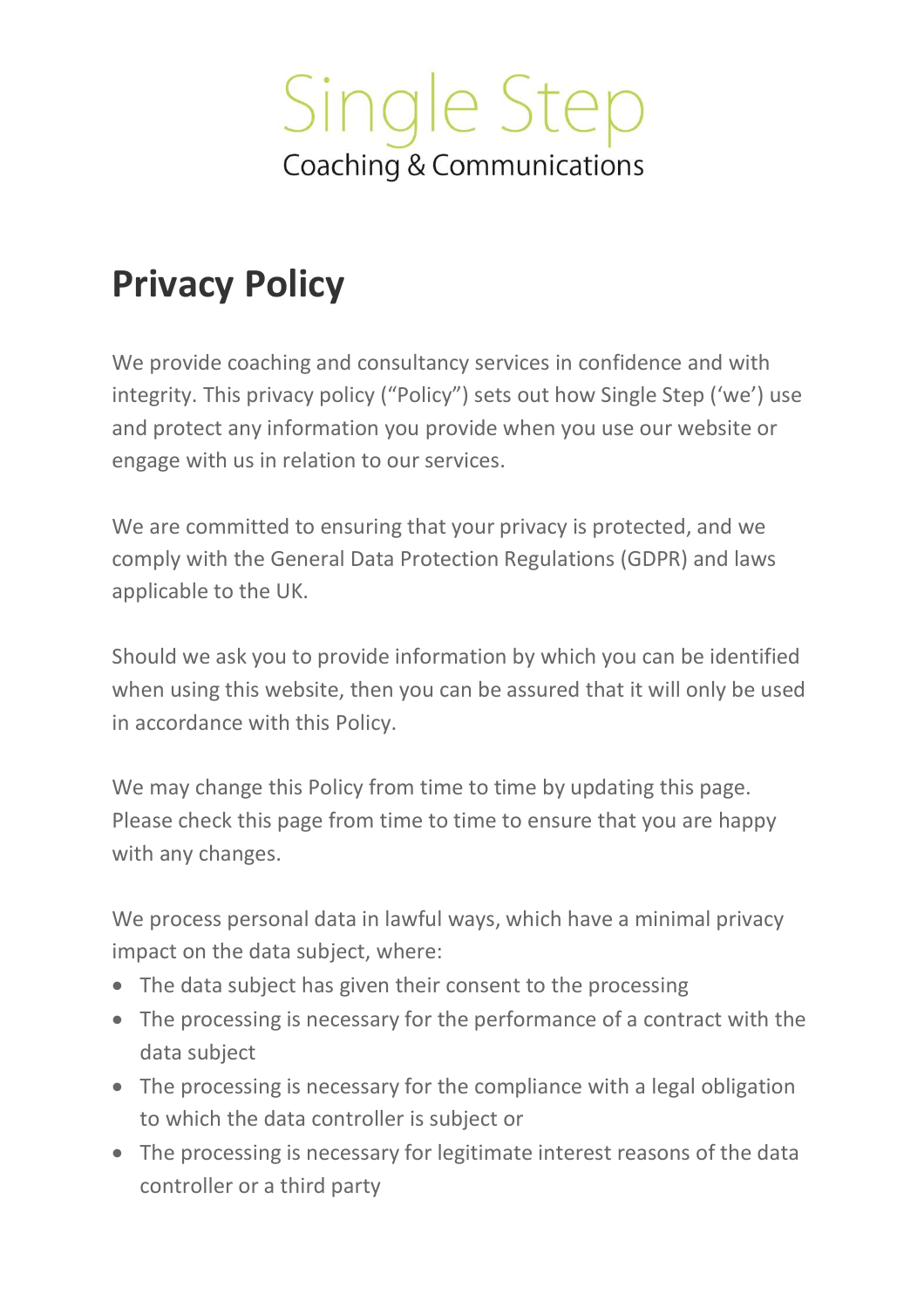#### **How we use cookies**

A cookie is a small file which asks permission to be placed on your computer's hard drive. Once you 'agree', the file is added, and the cookie helps analyse web traffic or lets you know when you visit a site.

Cookies allow web applications to respond to you as an individual. The web application can tailor its operations to your needs, likes and dislikes by gathering and remembering information about your preferences.

We may use traffic log cookies to identify which pages are being used, to analyse data about web page traffic and improve our website in order to tailor it for user experience.

Cookies help us provide you with a better website, by enabling us to monitor which pages you find useful and which you do not. A cookie in no way gives us access to your computer or any information about you, other than the data you choose to share.

You can choose to accept or decline cookies. Most web browsers automatically accept cookies, but you can usually modify your browser setting to decline cookies if you prefer. This may prevent you from taking full advantage of the website.

#### **What information do we collect from you?**

We use your personal data to manage and administer your account and to keep in contact with you for these purposes. We may collect the following information:

- Name and job title
- Contact information including email address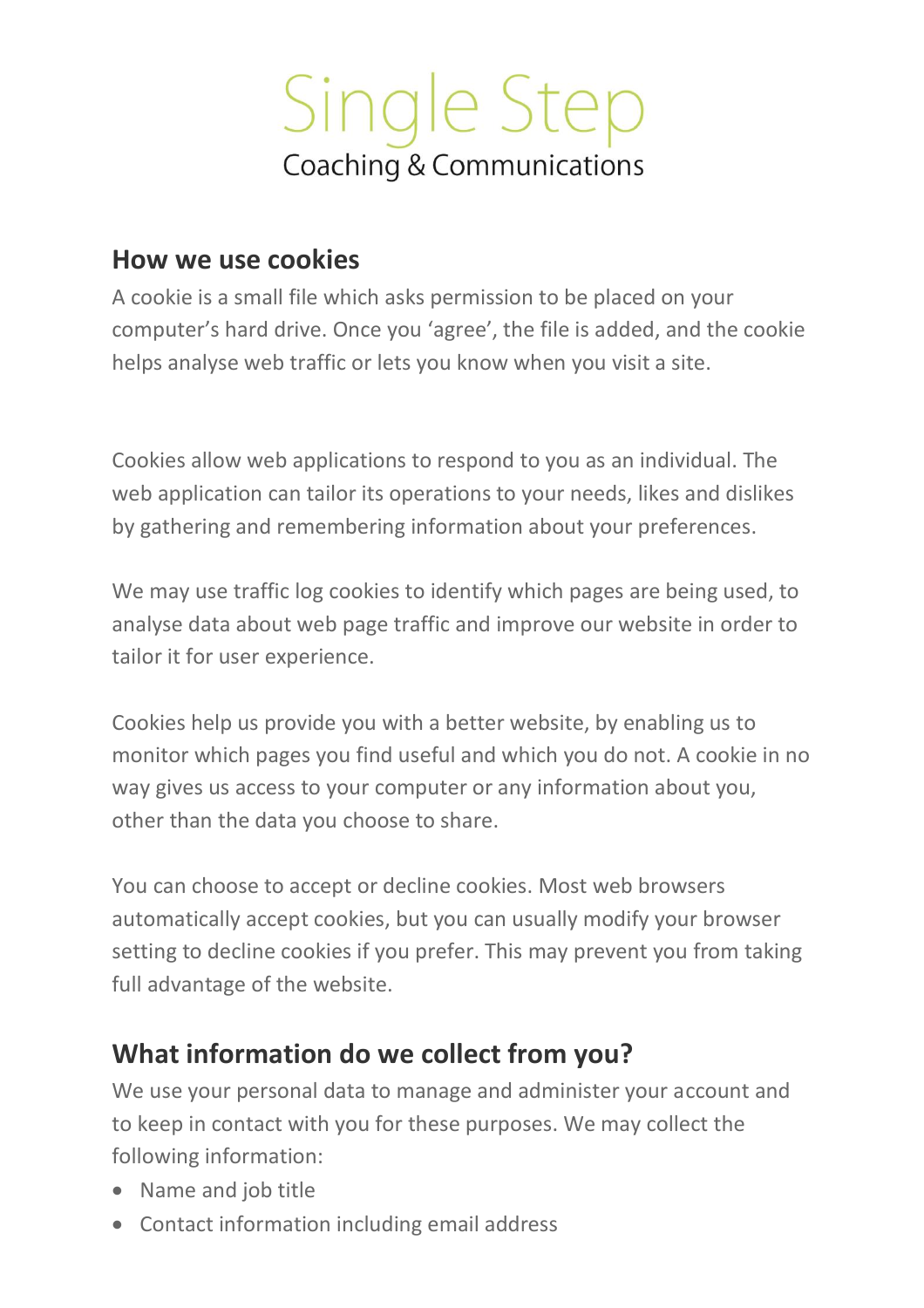- Basic employment details
- Demographic information such as your region
- Information for technical security monitoring purposes such as your IP address and the version of your browser
- Depending on the service we provide to you as an individual or your company, we may also request more detailed information about your employment. For example, the department, function or team you work in, the grade or level of your employment, the length of employment and professional experience and goals

We may collect personal data in the following ways:

- Data disclosed by you directly
- Data disclosed by an authorised third party (e.g. your employer) on your behalf
- Data obtained from a linked system or database
- Data generated through user interaction with our systems and/or services
- Where your data is provided to Single Step by an authorised third party such as your employer (e.g. programme delegate lists), it is the third party's responsibility to ensure they have the correct lawful basis in place to share this data

### **Why do we collect this information?**

We will always tell you how we intend to use your personal data. The main purpose of collecting your personal data is to provide the service you have requested, or we are contracted to provide in relation to your account e.g. executive or individual coaching, leadership or team development.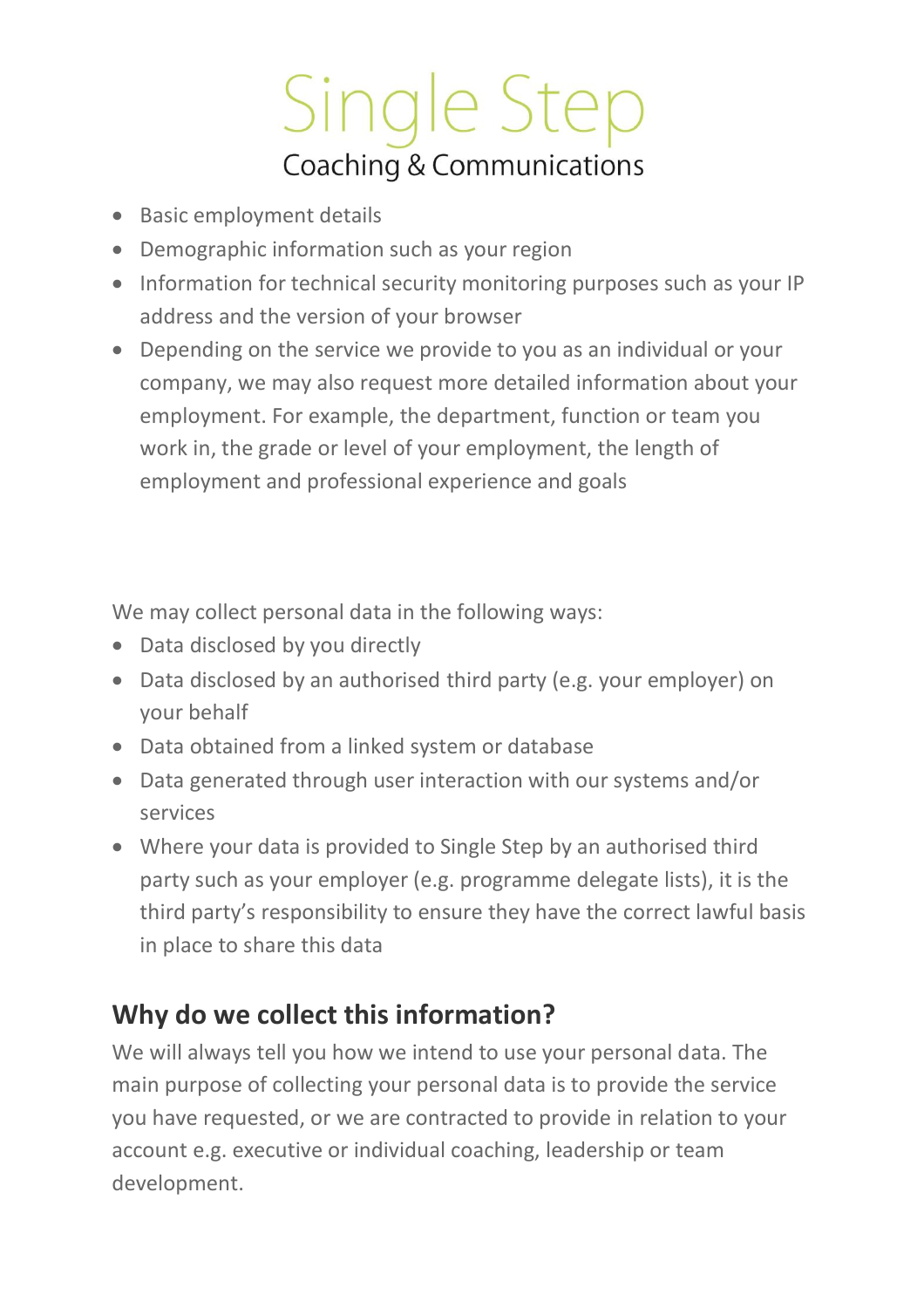We collect this information to understand your needs and provide you with a better service, and for the following reasons:

- Internal record keeping
- We may use the information to improve our products and services
- To contact you in response to a specific enquiry
- We may periodically send promotional emails about new products, special offers or other information which we think you may find interesting using the email address which you have provided
- From time to time, we may also use your information to contact you for marketing purposes. We may contact you by email, phone, fax or mail. We may use the information to customise the website according to your responses. Where we rely on your consent, such as any consent we seek for email marketing, you can withdraw this consent at any time

### **Who might we share your information with?**

We work with partner coaches, consultants and facilitators and your data may be shared directly with any partner that is directly associated with your account. Any programmes or projects where sensitive information may emerge during the coaching or consultancy is bound and held in strict confidence. The lawful basis for collecting this data is covered under our contract with you. We will not supply your data to third parties for marketing purposes.

### **How long do we keep hold of your information?**

We will hold your data for a maximum of 7 years to meet legal and compliance requirements. We will only keep certain information about employees, clients, suppliers and other individuals or organisations we do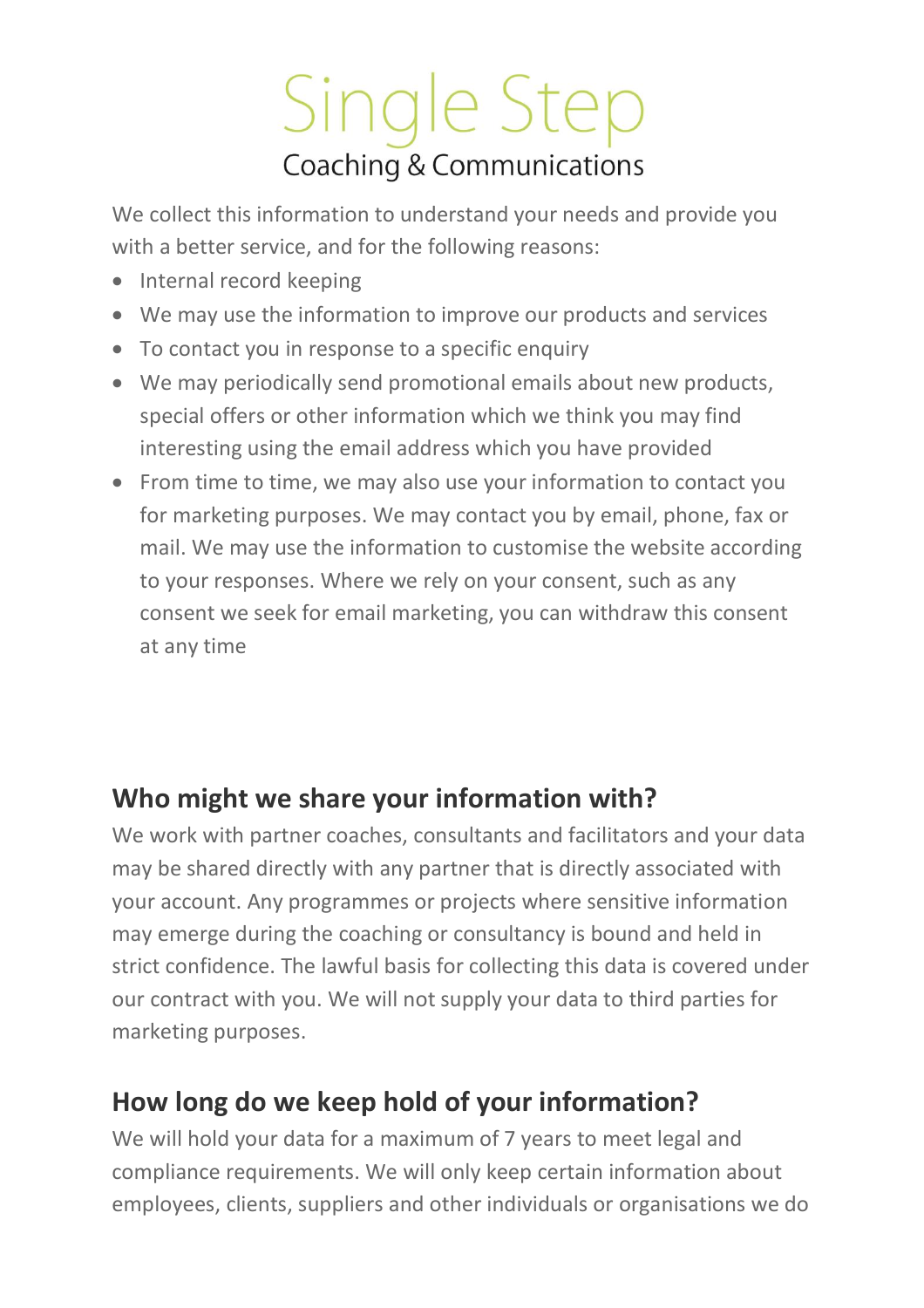business with, in order to fulfil business functions. Employee personal data is held for the duration of the individual's employment and for 7 years after the last day or contracted employment. Where data is held by our partners or third parties, in support of the services we provide to you, they are contractually bound to delete data upon our request, delete data at the end of our contract with them, or to anonymise data after 2 years of receipt.

#### **How can I access the information you hold about me?**

The personal data we collect from you or generate from our interactions with you belongs to you. You have the right to know how and why your data is being processed or shared with our partners.

You have the right to ask for a copy of your personal data, to correct, delete or restrict processing of your personal data. You have the right to object to the processing of your personal data in some circumstances, where we don't have to process the data to meet a contractual or legal requirement or where we are using the data for direct marketing. To contact us about your personal data, please contact the address below. If you have unresolved concerns, you have the right to complain to the Information Commissioner's Office (ICO).

### **Security**

We are committed to ensuring that your information is secure. In order to prevent unauthorised access or disclosure we have put in place suitable physical, electronic and managerial procedures to safeguard and secure the information we collect online.

### **Data Breach**

We define a data breach as a security incident that has affected the confidentiality, integrity or availability of personal data. If a breach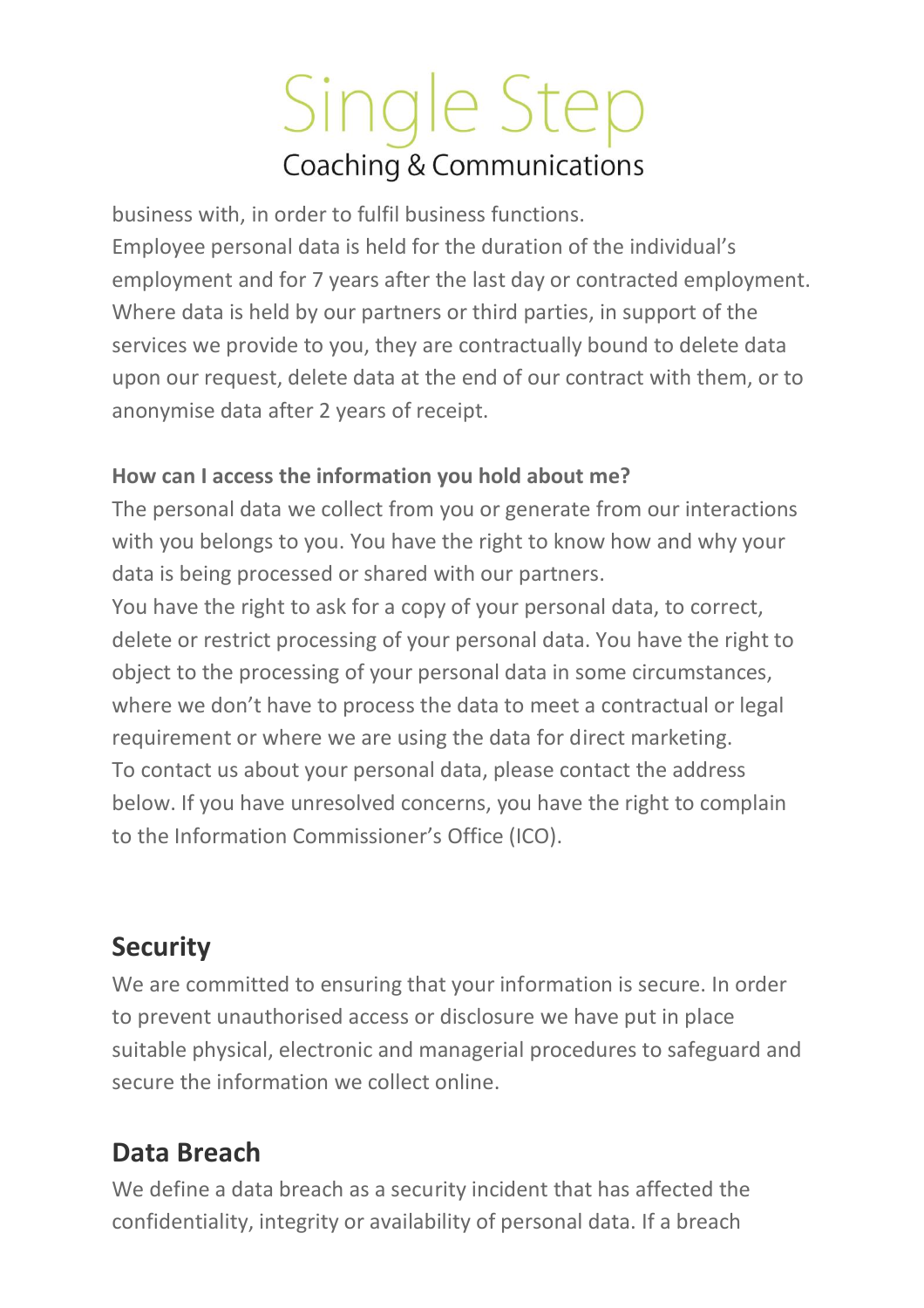occurs, we will establish the likelihood and severity of the resulting risk. If the nature of the breach requires Single Step to inform the ICO, we will do so within 72 hours of becoming aware. Data breach notifications would include: your name and contact details, the date and time of the breach you are reporting, the date and time it was detected and any other information that will help investigate the issue.

#### **Links to other websites**

Our website may contain links to other websites of interest. Once you have used these links to leave our site, you should note that we do not have any control over that other website. Therefore, we cannot be responsible for the protection and privacy of any information which you provide whilst visiting such sites and such sites are not governed by this privacy statement. You should exercise caution and look at the privacy statement applicable to the website in question.

#### **Controlling your personal information**

You may choose to restrict the collection or use of your personal information in the following ways:

- Whenever you are asked to fill in a form on the website, you can choose whether you want the information to be used by anybody for direct marketing purposes. If you do not opt into receiving this communication, we will not share this with you.
- If you have previously agreed to us using your personal information for direct marketing purposes, you may change your mind at any time by contacting us by email, by writing to us or calling us.
- We will not sell, distribute or lease your personal information to third parties unless we are required by law to do so. We may use your personal information to send you promotional information about third